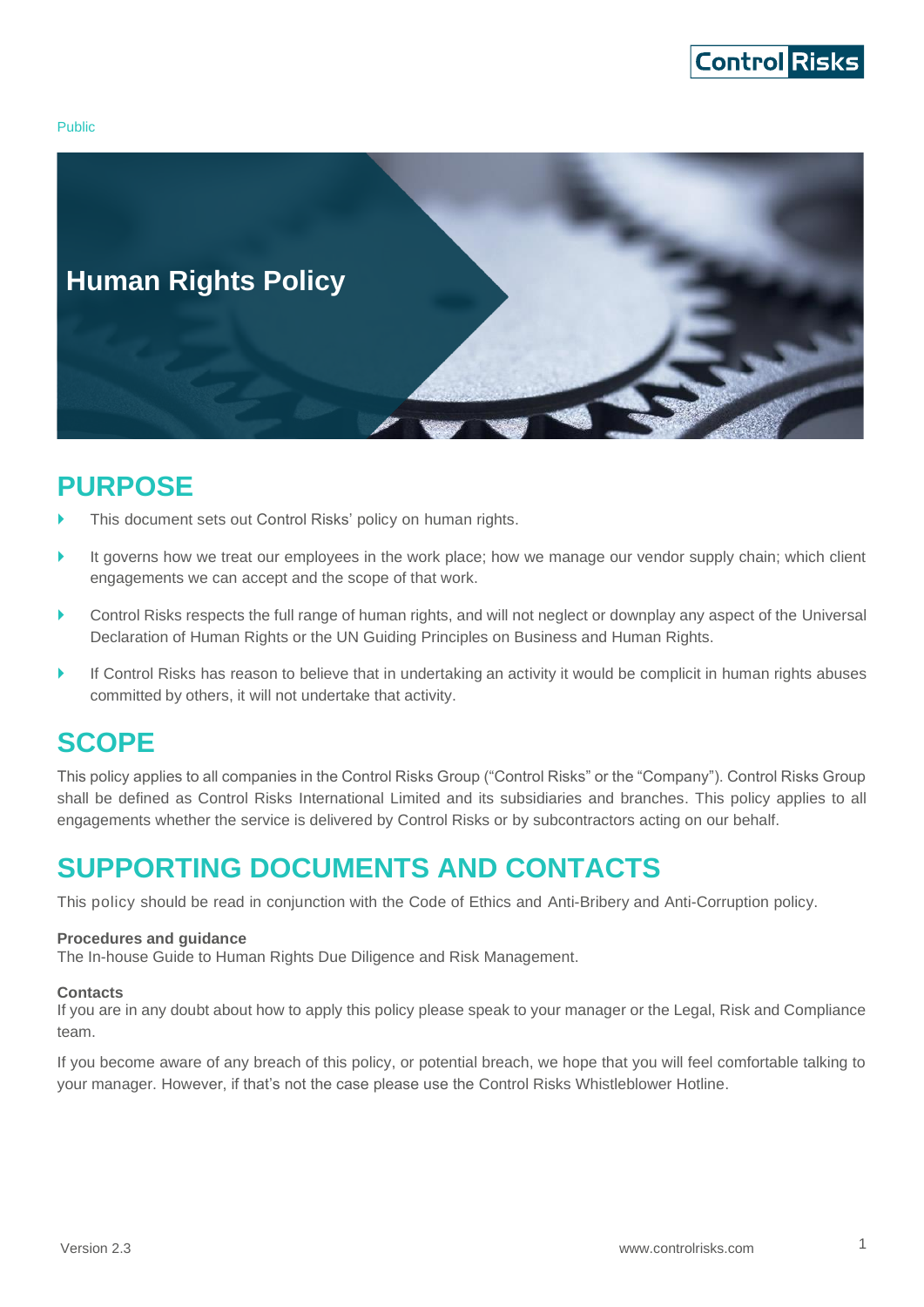# **CONTENTS**

| PURPOSE<br>$\triangleright$ SCOPE<br>SUPPORTING DOCUMENTS AND CONTACTS |                                                                                                                                                                                                      |                            |                          |                                                                                                                                                                                                                                                                                                                                                                                                                                             |                                                                                                  |
|------------------------------------------------------------------------|------------------------------------------------------------------------------------------------------------------------------------------------------------------------------------------------------|----------------------------|--------------------------|---------------------------------------------------------------------------------------------------------------------------------------------------------------------------------------------------------------------------------------------------------------------------------------------------------------------------------------------------------------------------------------------------------------------------------------------|--------------------------------------------------------------------------------------------------|
|                                                                        |                                                                                                                                                                                                      |                            | $\blacktriangleright$ 1. | <b>DEFINITIONS</b>                                                                                                                                                                                                                                                                                                                                                                                                                          | 3                                                                                                |
|                                                                        |                                                                                                                                                                                                      |                            | $\overline{2}$ .         | <b>POLICY REQUIREMENTS</b><br>Introduction<br>2.1<br>2.2<br>How we treat our employees<br>2.3<br>Working with clients<br>Assessing human rights risks linked to our work<br>2.4<br>2.5<br>Relationships with government security forces<br>2.6<br>Working with vendors<br>Use of weapons and equipment transfer<br>2.7<br>Relationships with communities and other affected stakeholders<br>2.8<br>How we handle external complaints<br>2.9 | 3<br>$\ensuremath{\mathsf{3}}$<br>3<br>3<br>$\overline{4}$<br>$\overline{4}$<br>4<br>4<br>4<br>4 |
| $\blacktriangleright$ 3.                                               | <b>AUTHORITY AND RESPONSIBILITY</b><br>All Control Risks' employees<br>3.1<br>3.2<br>Client and project managers<br><b>Regional CEO</b><br>3.3<br><b>Ethics Committee</b><br>3.4<br>Group CEO<br>3.5 | 5<br>5<br>5<br>5<br>5<br>5 |                          |                                                                                                                                                                                                                                                                                                                                                                                                                                             |                                                                                                  |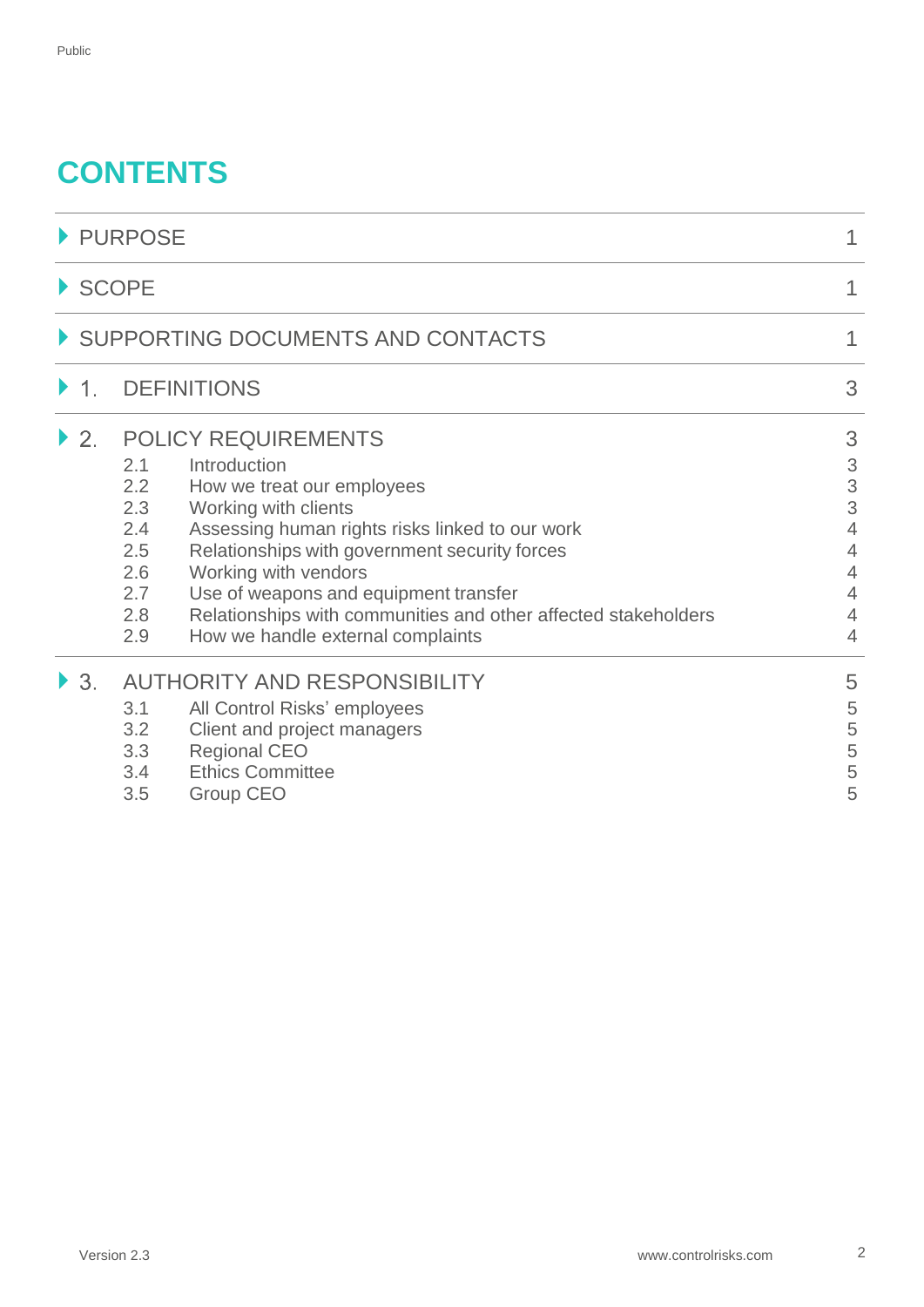#### <span id="page-2-0"></span>**DEFINITIONS** 1

#### **Table 1: Definitions**

| Universal Declaration of Human Rights (UDHR)                    | <b>Fundamental</b><br>international<br>standard.<br>Includes<br>economic, social and political rights.                                                                                   |  |
|-----------------------------------------------------------------|------------------------------------------------------------------------------------------------------------------------------------------------------------------------------------------|--|
| Voluntary Principles on Security and Human Rights (VPs)         | Addresses the human rights problems associated with                                                                                                                                      |  |
|                                                                 | security provision for oil, gas and mineral projects in                                                                                                                                  |  |
|                                                                 | conflict-affected areas. Control Risks supports the                                                                                                                                      |  |
|                                                                 | objectives of the VPs, but is not a formal participant.                                                                                                                                  |  |
| Montreux Document on private military and security<br>companies | Summary of legal obligations and best practices,<br>including the human rights obligations of governments<br>and security companies in conflict zones. Directed at<br>governments.       |  |
| <b>UN Global Compact</b>                                        | Strategic policy initiative for businesses committed to<br>adopting universally accepted principles including<br>human rights. Control Risks is a signatory.                             |  |
| International Code of Conduct for                               | Code applying the principles of the Montreux Document                                                                                                                                    |  |
| Private Security Providers (ICOC)                               | to companies. Control Risks is a signatory.                                                                                                                                              |  |
| UN Guiding Principles on Business and Human Rights              | Emphasises state duty to protect human rights,<br>corporate duty to respect human rights (including the<br>need for due diligence) and the need for victims to have<br>access to remedy. |  |
| <b>UK Modern Slavery Act</b>                                    | UK legislation to combat modern slavery and human<br>trafficking.                                                                                                                        |  |
| Complicity                                                      | Indirect involvement in human rights abuses where<br>harm is committed by another party, for example<br>another company or the security forces.                                          |  |

# <span id="page-2-1"></span>**POLICY REQUIREMENTS**

#### <span id="page-2-2"></span>**2.1 Introduction**

International law, and policy and practice in relation to business and human rights continue to evolve, and this policy takes account of the Universal Declaration of Human Rights; the Voluntary Principles on Security and Human Rights; the Montreux Document; the principles of the UN Global Compact; the International Code of Conduct for Private Security Providers, the UN Guiding Principles on Business and Human Rights and the UK Modern Slavery Act.

### <span id="page-2-3"></span>**2.2 How we treat our employees**

Control Risks' employees have the right to work in an environment of mutual trust and respect, where everyone is fairly treated without discrimination.

### <span id="page-2-4"></span>**2.3 Working with clients**

Control Risks will give its clients advice that is consistent with the human rights responsibilities of the Company and of its clients. In accordance with the Client and Project Risk Management Policy and paragraph 2.4 below, if the Company judges that its clients are not prepared to act on this advice, Control Risks reserves the right to turn down new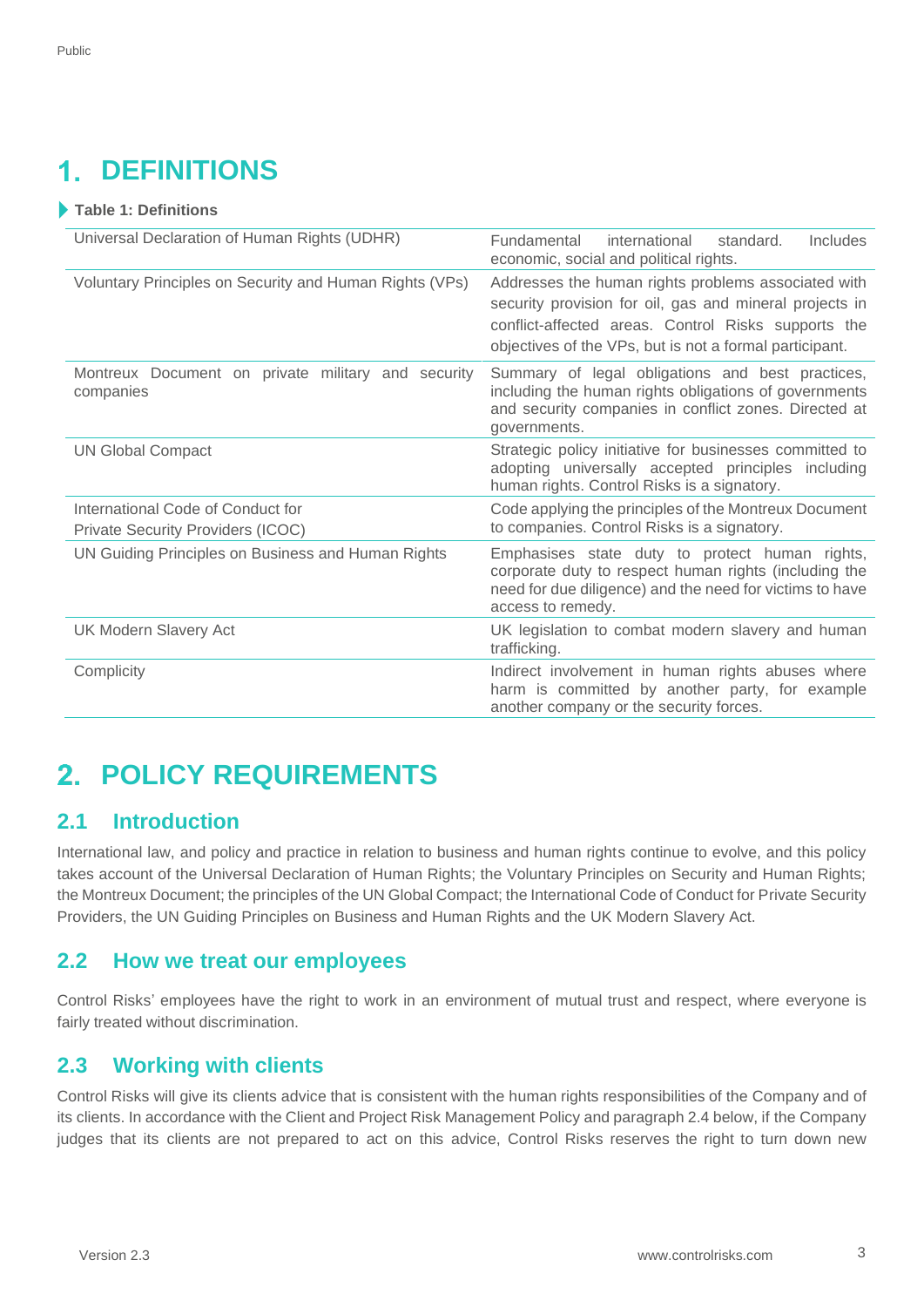assignments and to withdraw from an existing project if we judge that continuation would cause the company to be complicit in any abuse of human rights.

#### <span id="page-3-0"></span>**2.4 Assessing human rights risks linked to our work**

Before accepting a new client or assignment, the client or project manager must assess the risk that Control Risks' activities could – directly or indirectly – contribute to human rights abuses or to an escalation of conflict. Risk assessment is especially important for projects that have high social and environmental impacts, are in areas affected by conflict, or employ large numbers of labourers in uncertain working conditions. Risk assessments must take account of the rights of women, ethnic or religious minorities and other vulnerable groups. We have zero tolerance for all forms of sexual exploitation and gender-based violence.

The project manager is responsible for monitoring Control Risks' initial risk assessment and reporting any concerns to senior management. See also Client and Project Risk Management Policy and In-house Guide to Human Rights Due Diligence and Risk Assessment.

#### <span id="page-3-1"></span>**2.5 Relationships with government security forces**

When advising clients, Control Risks will take into account the past records of relevant government agencies as well as the potential human rights impacts of working with them.

#### <span id="page-3-2"></span>**2.6 Working with vendors**

All vendors (subcontractors and suppliers) must abide by human rights principles that are consistent with this policy. If they fail to do so, Control Risks has the right to terminate its relationship with them. Prior to working for Control Risks, vendors will be vetted in accordance with Control Risks' policies, including its Subcontractor Management Policy and Supplier Management Policy. The use of vendors must be considered when assessing human rights risks linked to our work (see section 2.4). In particular, Control Risks has zero tolerance for all forms of modern slavery, including child labour and human trafficking: it is committed to implementing effective systems and controls to ensure that none of these practices are occurring anywhere in its supply chains.

#### <span id="page-3-3"></span>**2.7 Use of weapons and equipment transfer**

When advising clients, Control Risks will consider the risks that transfer of weapons or equipment to local agencies may lead to human rights abuses.

#### <span id="page-3-4"></span>**2.8 Relationships with communities and other affected stakeholders**

Control Risks will take into account human rights considerations when advising clients on the impact of their activities on local communities and other affected stakeholders.

#### <span id="page-3-5"></span>**2.9 How we handle external complaints**

Control Risks will investigate any complaints made by external stakeholders concerning suspected human rights abuses or other professional malpractice fairly and transparently, in accordance with its Third Party Grievances Policy.